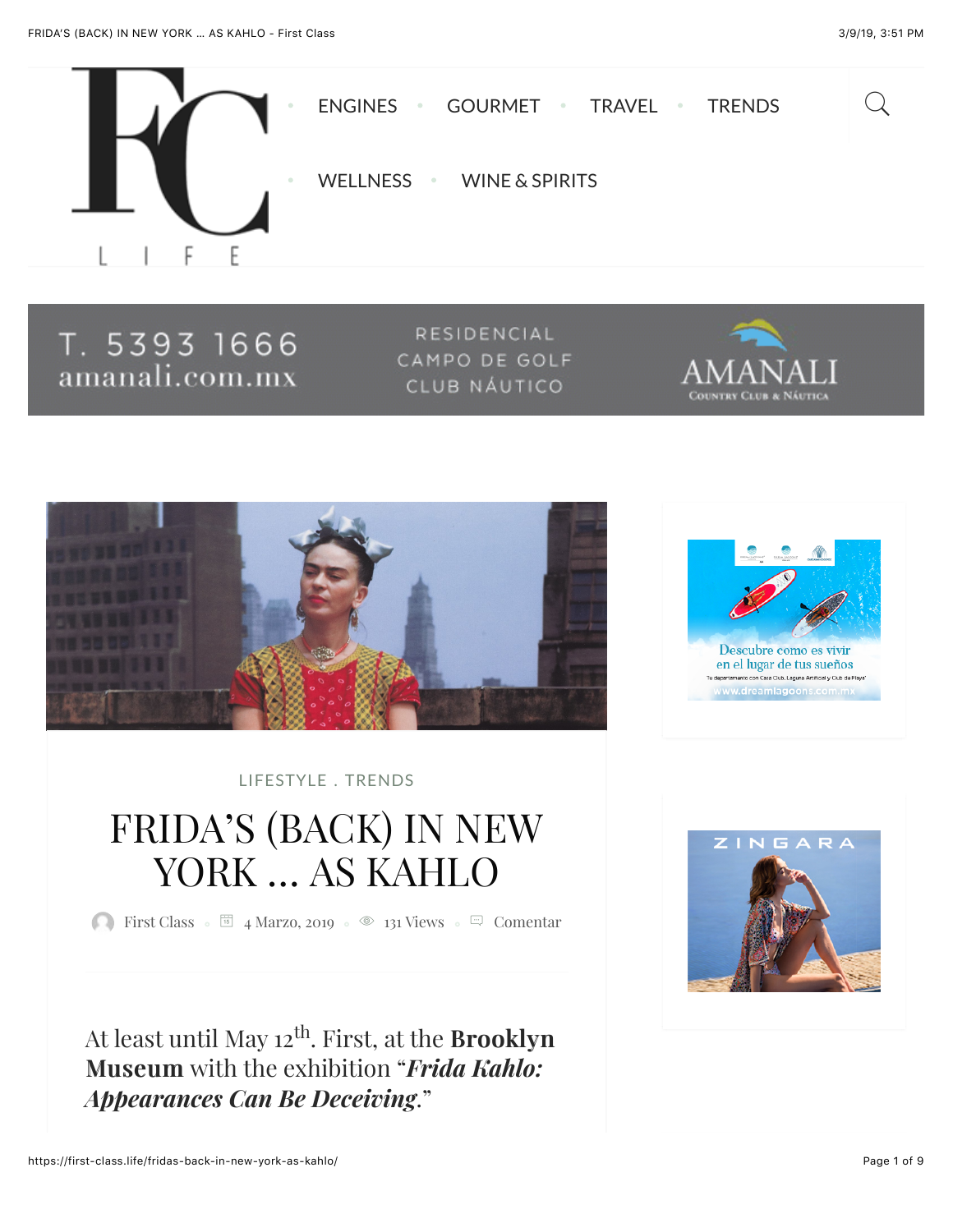But also, through the Mexican painter's influence on art and fashion with the presentation of artist's Hormazd Narielwalla's last series of *Frida* collages at **Art on Paper New York March 7-10**.

Finally, throughout a city, which was the first to publicly recognize the art of Frida Kahlo: in New York during the late 1930s where she became a full-fledged artist.

### New York 1946

Frida Kahlo sits still on a rooftop, her eyes slightly open, independent fierce, and self-aware of her surroundings. She's wearing yellow, red and blue traditional Mexican clothes, crumpled like fragile paper. She seems to wander around her thoughts of uncertainties.

Could it be her own suffering, physical and perhaps sentimental? Could it be the memory of her streets in Coyoacán and San Ángel or of her frail marriage? The cigarette in her left hand is consumed yet no longer burning. Could it be the sudden success that originated there, New York—as the Louvre in Paris had purchased one of her self-portraits after her first American and subsequent Parisian exhibitions?

Or is it the presence of Manhattan, it's pale blue, almost overcast skies amidst the melancholy skyscrapers? The photographer who took this picture was her American friend and ex-lover Nickolas Muray, whom she had " *met a morning in New York on 18 East* 48<sup>th</sup> Street."

New York was no longer the G*ringoland* she had traveled to 13 years before in the shadow of her



### *First Class*

Nuestro país es hoy la novena potencia en el mercado de lujo a nivel mundial con un valor de 4 mil millones de dólares en bienes.

|   | First Class |  |
|---|-------------|--|
| ÷ | Ο           |  |

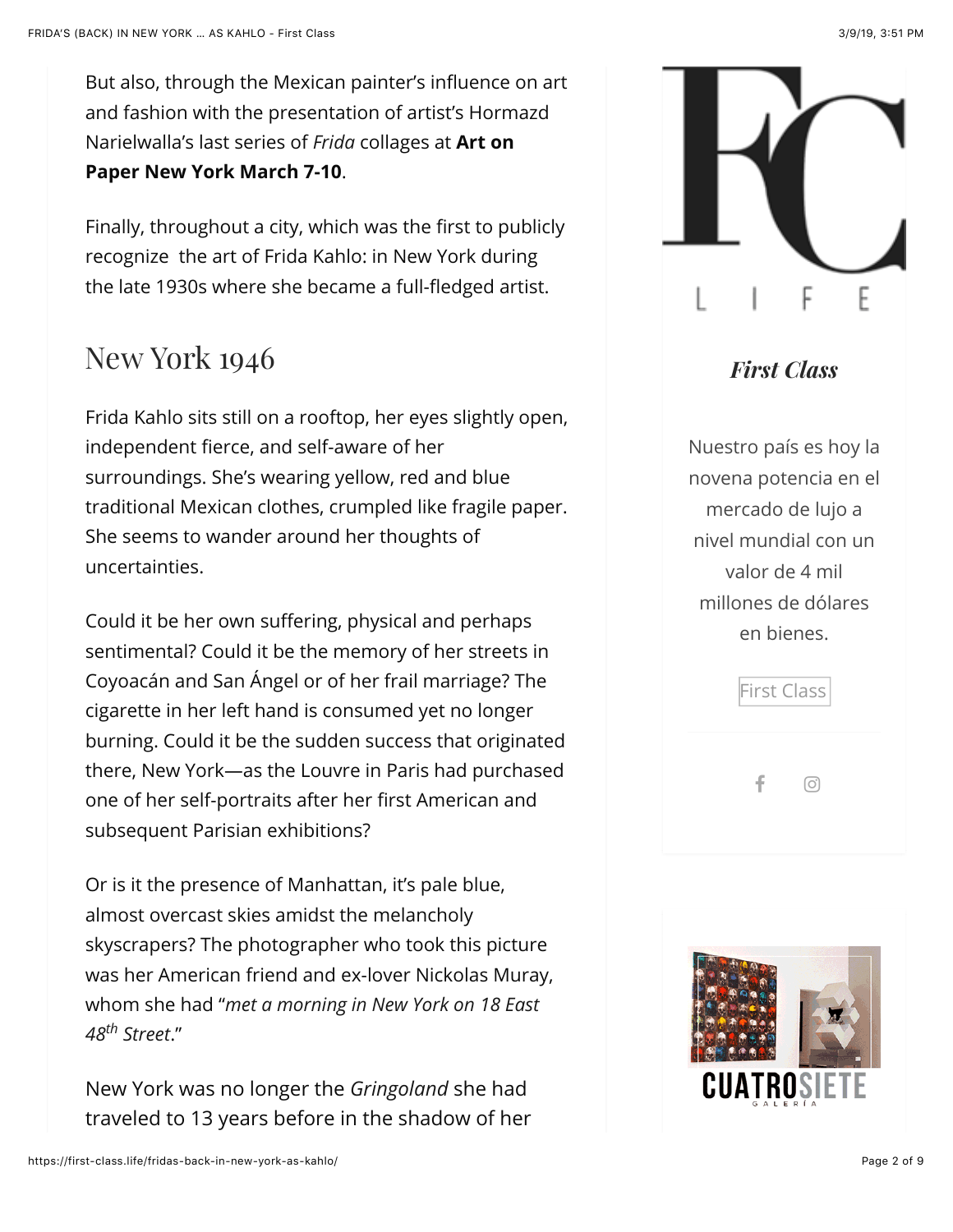When she returned there in 1938, it was not a *Fridamania* city either, but for once she was alone. New York was hers.



That year, New York art dealer Julien Lévy exhibited 25 of her paintings, half of which were then acquired. " *!e art of Frida Kahlo is a ribbon around a bomb,*" wrote the French surrealist painter André Breton who also authored a text for the catalog of Kahlo's very first exhibition at Levy's gallery on  $57^{\text{th}}$ .

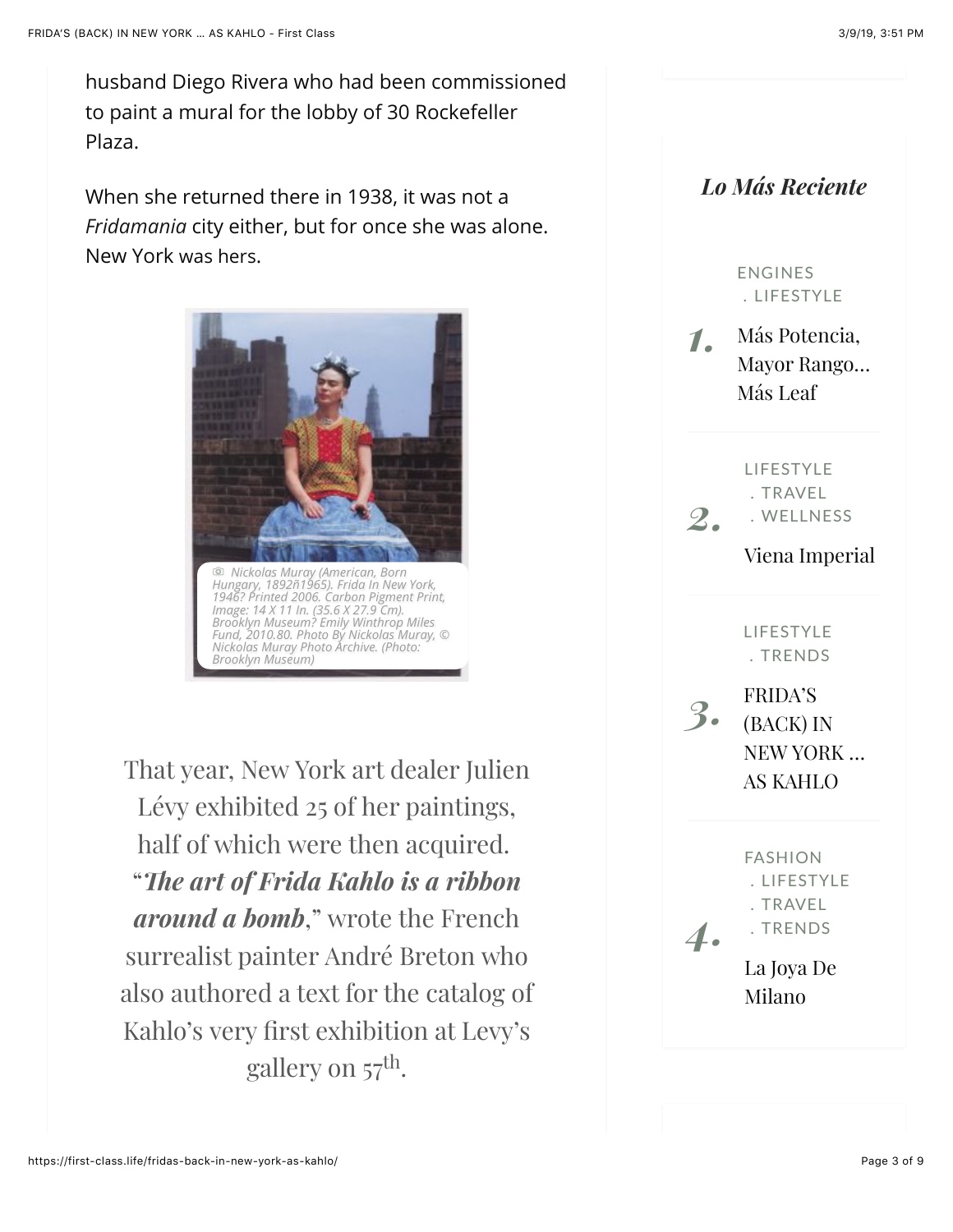A major success, including in the New York press, although Rivera was always mentioned. The muralist had however publicly recognized her art " *not as a* ." **New York during the 1930s until recently, did** *of life* **not acknowledge the idea of presenting Frida Kahlo independently of her husband,** which seemed almost inconceivable. This idea is now viewed as a prolific accomplishment as the feminist Mexican artist created her own path despite the overall presence of Rivera. *husband, but as an enthusiastic admirer of her work, acid and tender (..) and as profound and cruel as the bitterness*

The mere existence of another global exhibition dedicated today 'only' to Kahlo has created an invitation to discover the language of her work and what she truly represents as a person. The painter of course, but also the photographer, the stylist, the activist, the sufferer, the lover, the visionary woman who famously wrote,

> " *Feet, what do I need them for if I* " *have wings to fly?*

**For the first time in New York, the Brooklyn Museum exhibition is showcasing some of Kahlo's traditional clothing** and other personal artifacts that had been kept locked in the San Ángel Blue House until 2004.

Here is the " *avant-garde fashionista whose timeless sense fashion, media, and art today,*" which the author Susana *of style continues to inspire and influence the worlds of*



*Destacado*

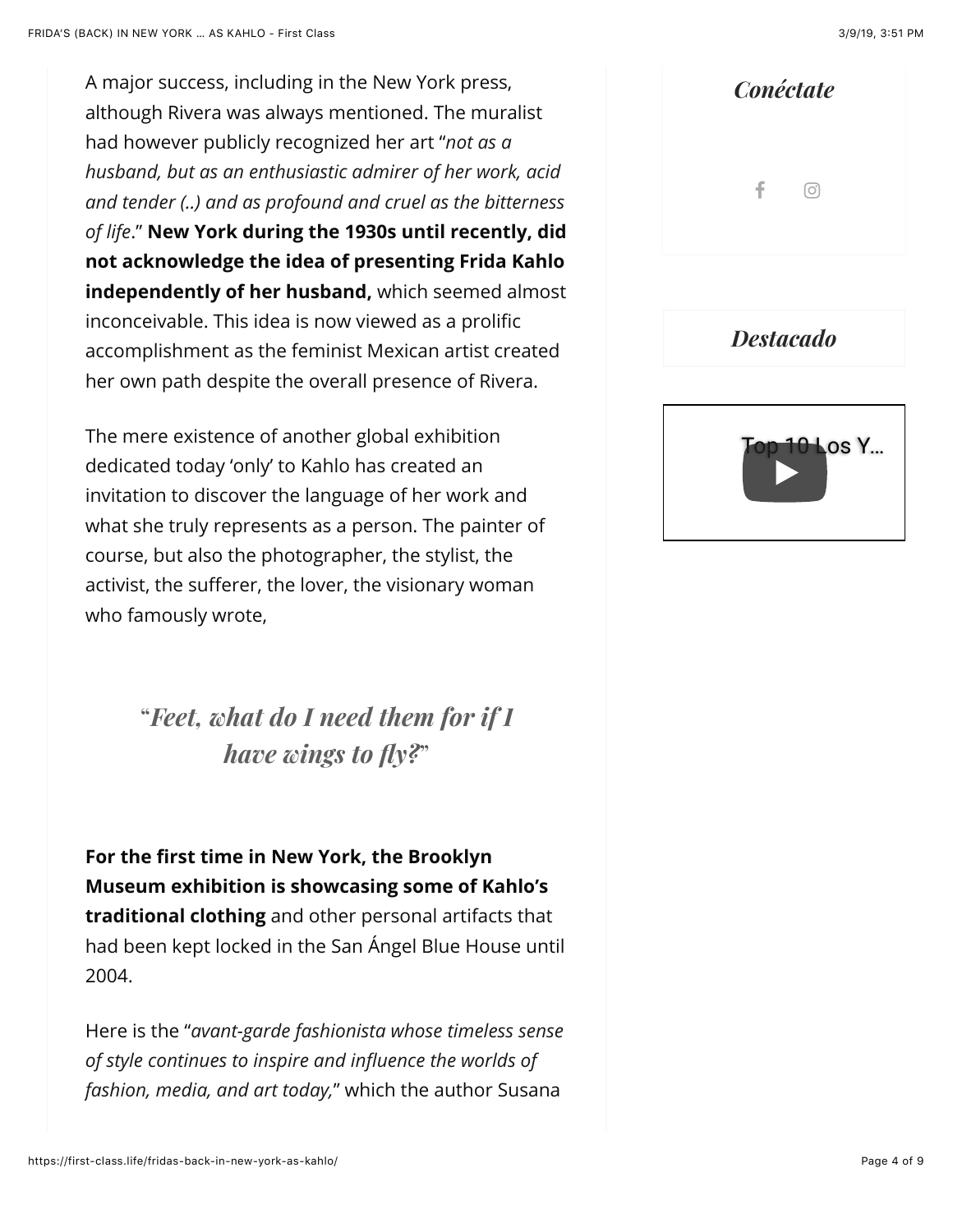Martinez Vidal had described in her best-seller book, *Frida Kahlo: Fashion as the Art of* (**[Assouline](https://www.assouline.com/products/frida-kahlo-fashion-as-the-art-of-being)**). *Being*

## Making herself up

The Brooklyn Museum exhibition follows the one presented by the Victoria and Albert Museum, " *Making* Herself Up," for which the upcoming artist Hormazd Narielwalla was commissioned to create four specific artworks and a series of prints based on his paper doll collages inspired by the Mexican icon.

**The last six**  *Frida***paper dolls are presented for the first time at Art on Paper this Spring in New York.** "Each collage is an explosion of colors, of joys, of assertions, of influence, and of leadership," explains Emmanuelle Grelier whose gallery Emmanuelle G. Contemporary Art



represents the London-based artist in America. "Every braid, which was a staple of Frida Kahlo's style, suggests freedom and lightness," Grelier adds.

It was an interior design studio that first asked Narielwalla—an artist famous for turning tailoring patterns into abstract reinterpretations of the body